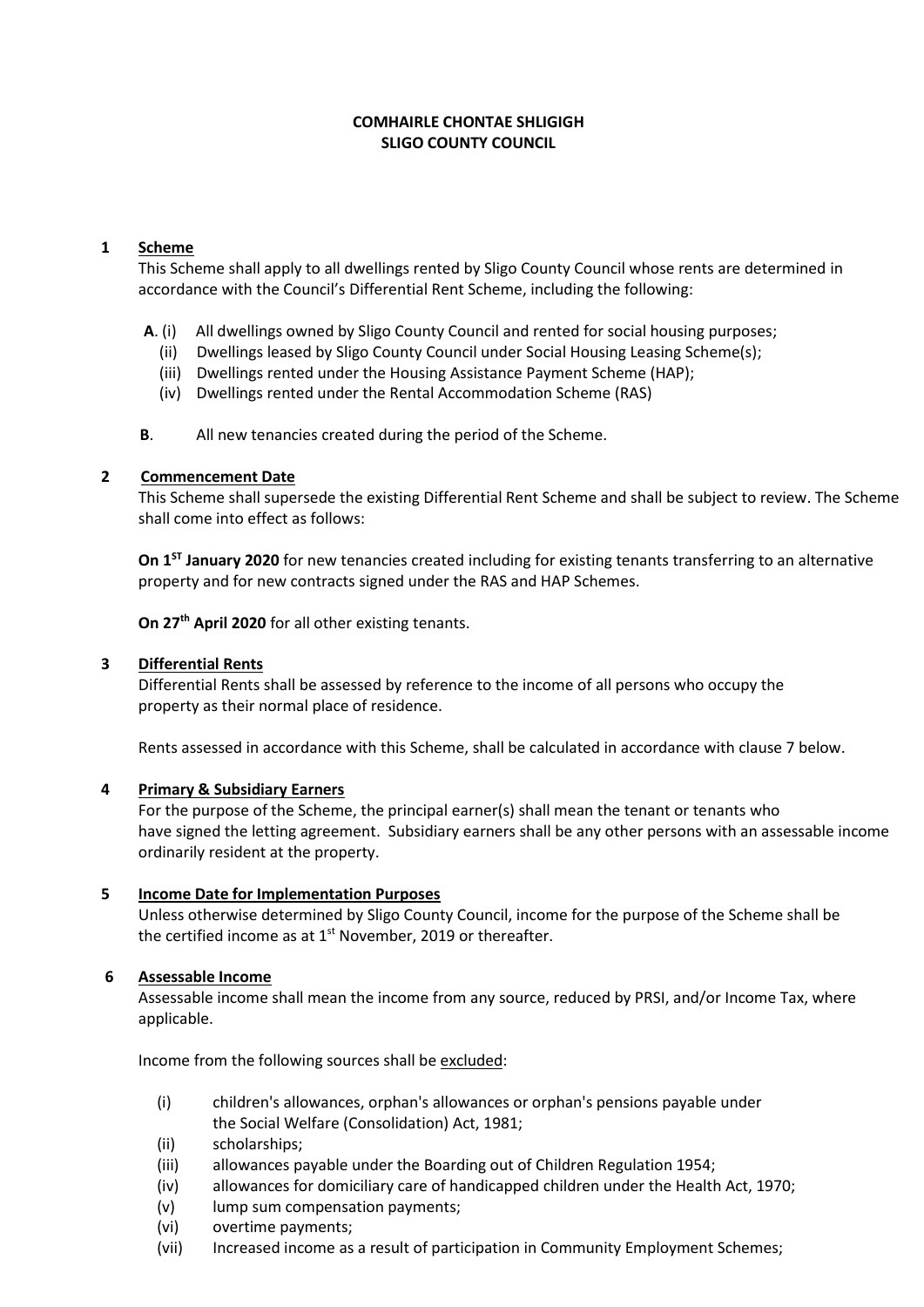- (viii) Family Income Supplement;
- (ix) Fuel Allowance and Living Alone Allowance;
- (x) Carer's Allowance/Benefit {the amount in excess of the reference rate (basic social welfare rate) of payment shall not be excluded].

### **7 Calculation of Rents**

The weekly rent on dwellings let in accordance with this Scheme, will be determined in accordance with the attached *Schedule of Income Bands,* in respect of the assessable income of the principal earner(s).

In addition, in respect of any subsidiary earners, 10% of the assessable weekly income of each subsidiary earner, subject to a maximum of €30.00 per subsidiary earner, shall be added to the rent determined above.

In cases where the tenant has no income and is dependent on the income of a subsidiary earner, the weekly rent will be calculated by applying the minimum rent of €22.00 in respect of the tenant, with 10% of the assessable income of the subsidiary earner, subject to a maximum of €30.00, to be added to the rent.

### **8 Allowance for Dependent Children**

In respect of rent payable by tenants of dwellings let by Sligo County Council, a reduction of €2.00 per week will be allowed in respect of each dependent child of 16 years or under, or, being under 21, is attending a full time course of education and is wholly or mainly maintained by the tenant.

In respect of rent payable by tenants of dwellings let by the dissolved authority, formerly Sligo Borough Council, a reduction of €5.00 per week will continue to be allowed in respect of each dependent child of 16 years or under, or, being under 21, is attending a full time course of education and is wholly or mainly maintained by the tenant and shall continue until the rent scheme is revised or a new tenancy is created by Sligo County Council.

#### **9 Minimum Rents**

The Minimum Rent payable in all cases shall be €22.00 per week.

#### **10 Maximum Rents**

The Maximum Rent payable is as follows:

- OAP tenant living alone €22 per week \*
- OAP couple (sole occupants) €36 per week \*\*
- A 'cap' of €30.00 increase per week in any year shall apply for households for the duration of the Scheme. This 'cap' shall not apply in cases where there are changes to the tenancy and / or a subsidiary earner joins the household.
- *\* OAP tenant is defined as a tenant of 66 years or over.*

*\*\*In the cases of joint tenants/couples, both tenants must be 66 years or over.*

#### **11 Temporary Dwellings**

#### Type of Temporary Dwellings

| Demountable Dwelling (Fully serviced)             | €11.00 per week. |
|---------------------------------------------------|------------------|
| Mobile Chalets (Unserviced Demountable Dwellings) | €10.00 per week. |
| Caravans and Mobile Homes                         | € 8.00 per week. |

# **12 Failure to Return Documentation**

 The weekly rent will be set at €105 per week, where the tenant(s) and/or subsidiary earner(s) fail to provide the Council with requested documentation regarding updated income and family circumstance details.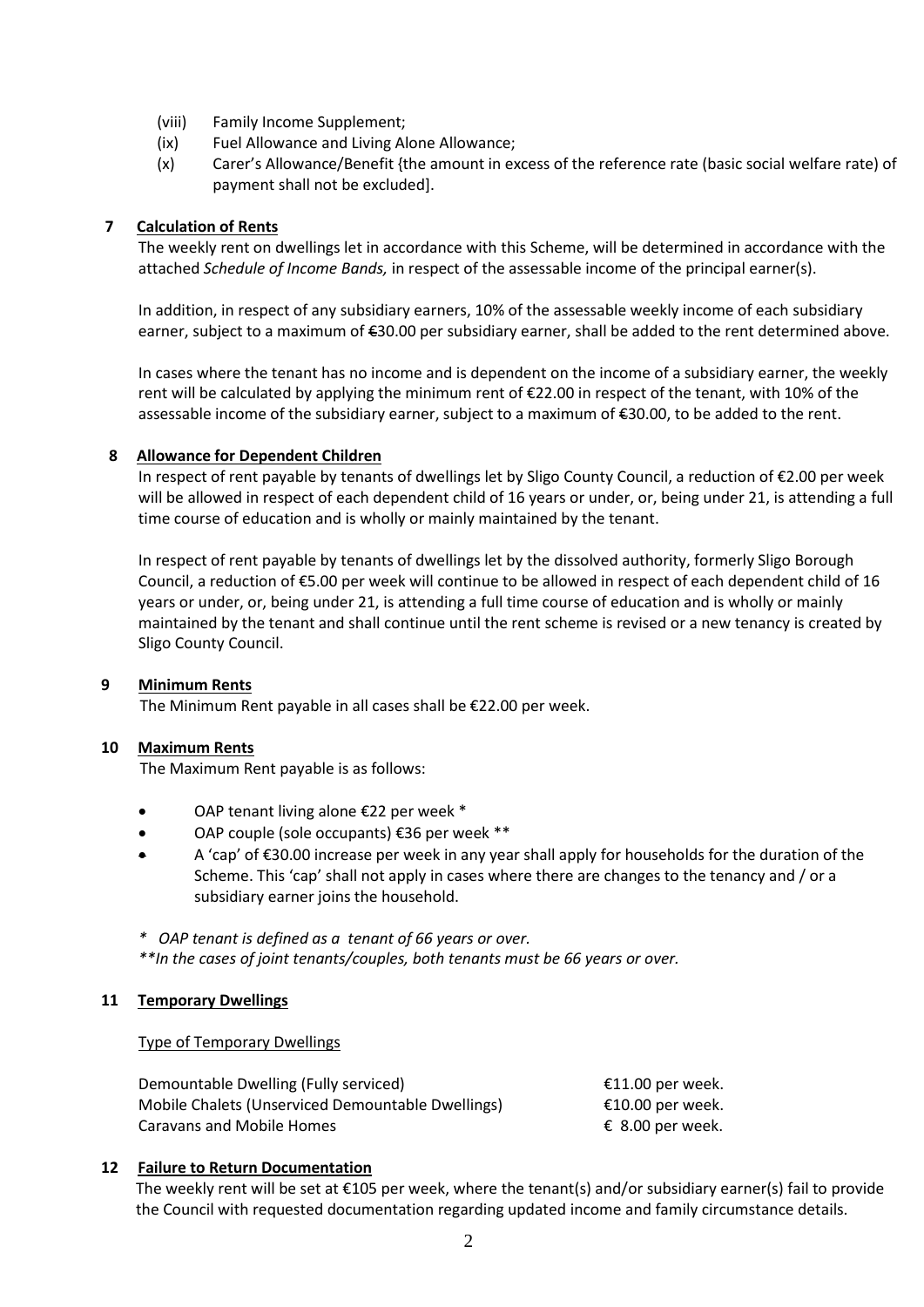### **13 Hardship**

 Where, in the opinion of Sligo County Council, the payment of the rent, calculated in accordance with this Scheme, would give rise to undue hardship, the Council may agree to accept a reduced sum from a tenant for a specified period.

### **14 Adjustments and Rounding**

 Rents calculated in accordance with the Scheme, which are not multiples of €1, shall be rounded up or down to the nearest €1.

 Example: €22.49 rounded down to €22.00. €22.50 rounded up to €23.00.

#### **15 Review of Rent**

The incomes on which rents are calculated for the purpose of the Scheme may be reviewed from time to time during the currency of the Scheme.

### **16 Notice of Rent Increase**

At least one week's notice of the revised rent will be given to the Tenant(s).